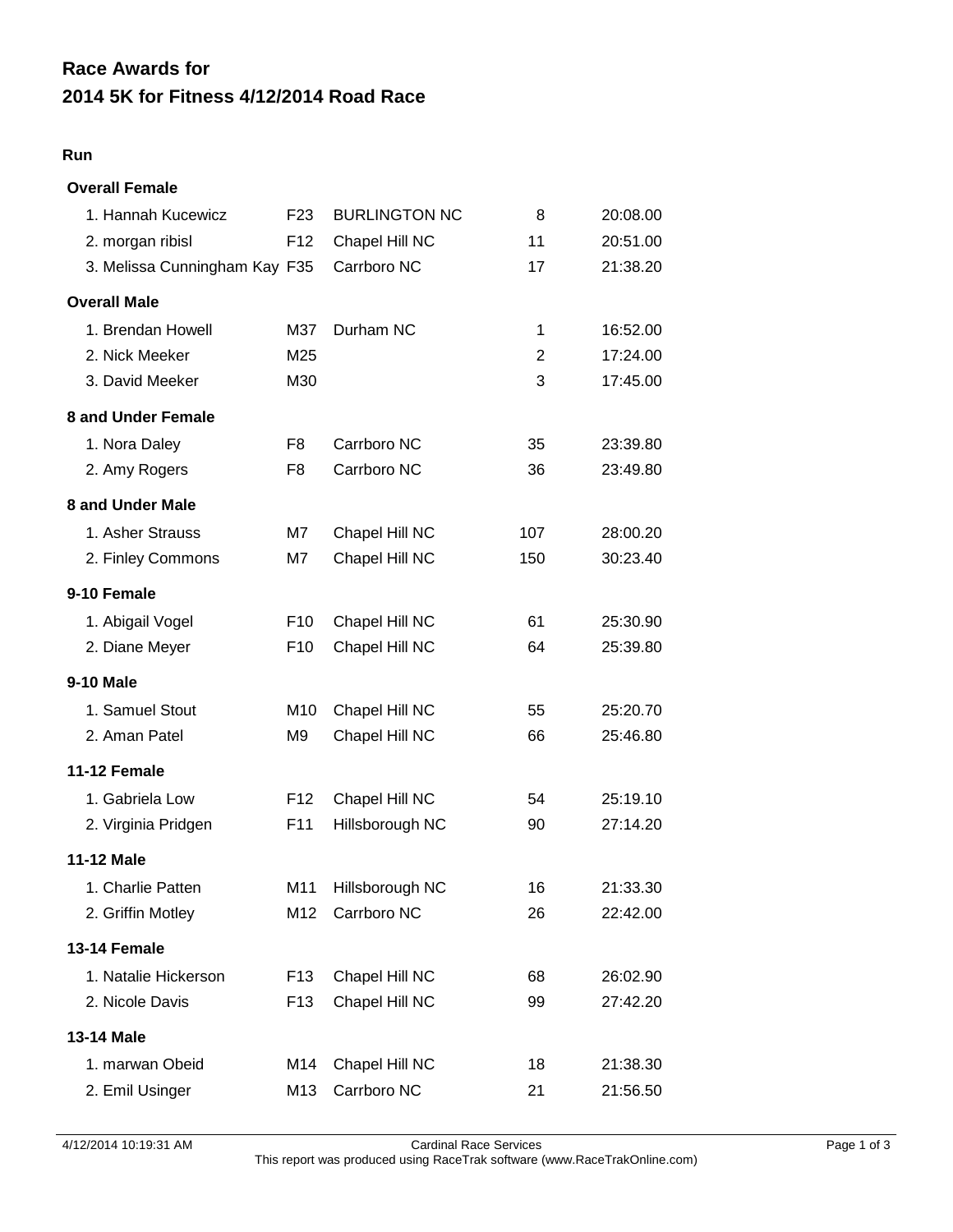## **15-16 Female**

| 1. Caroline Murphy        | F <sub>15</sub> | Carrboro NC      | 47             | 24:36.50 |
|---------------------------|-----------------|------------------|----------------|----------|
| 2. Kathryn Brees          | F <sub>16</sub> | Chapel Hill NC   | 84             | 27:02.60 |
| <b>15-16 Male</b>         |                 |                  |                |          |
| 1. tai knight             | M <sub>15</sub> | Chapel Hill NC   | 14             | 21:15.00 |
| 2. Evan Malinchock        | M <sub>15</sub> | Chapel Hill NC   | 173            | 31:07.90 |
| <b>17-19 Female</b>       |                 |                  |                |          |
| 1. Emily Brickner-Hughes  | F <sub>18</sub> | Chapel Hill NC   | 157            | 30:38.70 |
| 2. Mikaela Moracco-Schelp | F <sub>18</sub> | Carrboro NC      | 308            | 38:48.70 |
| <b>17-19 Male</b>         |                 |                  |                |          |
| 1. ***** Unassigned ***** |                 |                  |                |          |
| 2. ***** Unassigned ***** |                 |                  |                |          |
| 20-29 Female              |                 |                  |                |          |
| 1. Kendra Smyth           | F <sub>27</sub> | Durham NC        | 44             | 24:29.60 |
| 2. Erin Hoerner           | F <sub>25</sub> | Chapel Hill NC   | 45             | 24:29.90 |
| <b>20-29 Male</b>         |                 |                  |                |          |
| 1. Matt Straub            | M28             | Carrboro NC      | 6              | 19:55.30 |
| 2. Chris Roszell          | M28             | Durham NC        | 10             | 20:46.70 |
| <b>30-39 Female</b>       |                 |                  |                |          |
| 1. Lori Whitman           | F33             | Hillsborough NC  | 25             | 22:39.60 |
| 2. Heidi Mangum           | F36             | Durham NC        | 39             | 23:58.60 |
| 30-39 Male                |                 |                  |                |          |
| 1. Scott Jones            | M36             | <b>DURHAM NC</b> | 4              | 19:15.00 |
| 2. John Perry             | M32             | Chapel Hill NC   | 22             | 22:00.00 |
| 40-49 Female              |                 |                  |                |          |
| 1. Michelle Hickerson     | F44             | Chapel Hill NC   | 43             | 24:17.20 |
| 2. Lisa Tarantino         | F46             | Chapel Hill NC   | 69             | 26:08.90 |
| 40-49 Male                |                 |                  |                |          |
| 1. Michael Papazoglou     | M42             | Chapel Hill NC   | 9              | 20:23.00 |
| 2. Scott Brees            | M46             | Chapel Hill NC   | 24             | 22:36.00 |
| <b>50-59 Female</b>       |                 |                  |                |          |
| 1. Dana Lebo              | F54             | Chapel Hill NC   | 31             | 23:11.30 |
| 2. Anne Wander            | F <sub>53</sub> | Chapel Hill NC   | 53             | 25:16.60 |
| 50-59 Male                |                 |                  |                |          |
| 1. Mike Kelley            | m54             | Chapel Hill NC   | 5              | 19:37.00 |
| 2. Rory Murtagh           | M50             | Chapel Hill NC   | $\overline{7}$ | 20:04.50 |